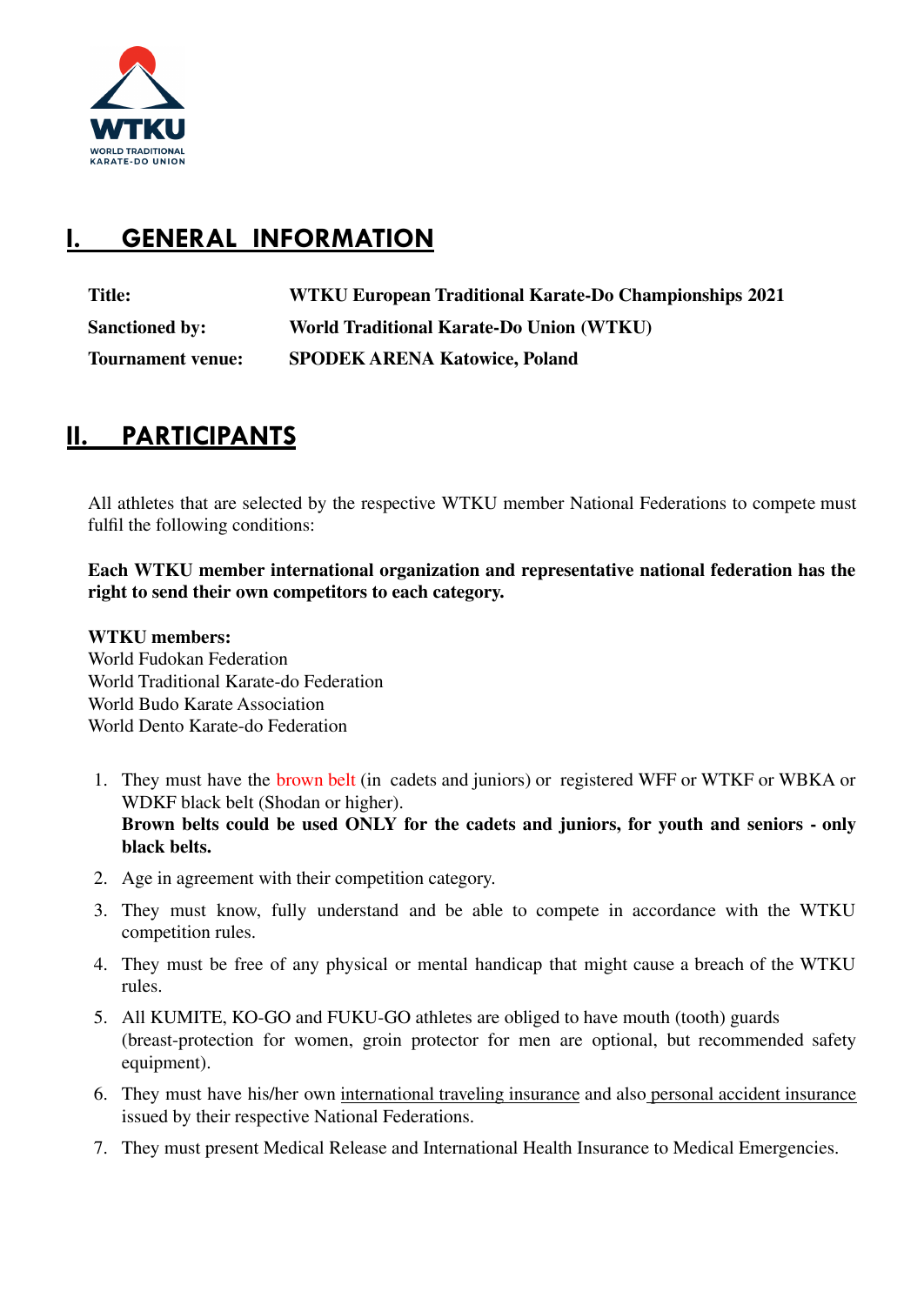

### **COMPETITION RULES**

WTKU COMPETITION RULES

### **IV. CATEGORIES & NUMBER OF PARTICIPANTS**

#### **Age and competition categories**

| <b>CADET</b><br>(born in 2007 and 2006) |                           |                                 |  |
|-----------------------------------------|---------------------------|---------------------------------|--|
| <b>COMPETITION</b><br><b>CATEGORIES</b> | <b>Number of Athletes</b> | <b>Remarks</b>                  |  |
| <b>Men's Individual Kata</b>            | 3 athletes                |                                 |  |
| <b>Women's Individual Kata</b>          | 3 athletes                |                                 |  |
| Men's Fuku-go                           | 3 athletes                | Using Ko-go Kumite              |  |
| <b>Women's Fuku-go</b>                  | 3 athletes                | Using Ko-go Kumite              |  |
| Men's kumite                            | 3 athletes                | Using Ko-go Kumite              |  |
| <b>Women's kumite</b>                   | 3 athletes                | Using Ko-go Kumite              |  |
| <b>Men's Synchronized Kata</b>          | 3 athletes in team        | Two national teams are possible |  |
| <b>Women's Synchronized</b><br>Kata     | 3 athletes in team        | Two national teams are possible |  |
| Men's En-bu                             | 2 athletes in team        | Two national teams are possible |  |
| <b>Mixed En-bu</b>                      | 2 athletes in team        | Two national teams are possible |  |
|                                         |                           |                                 |  |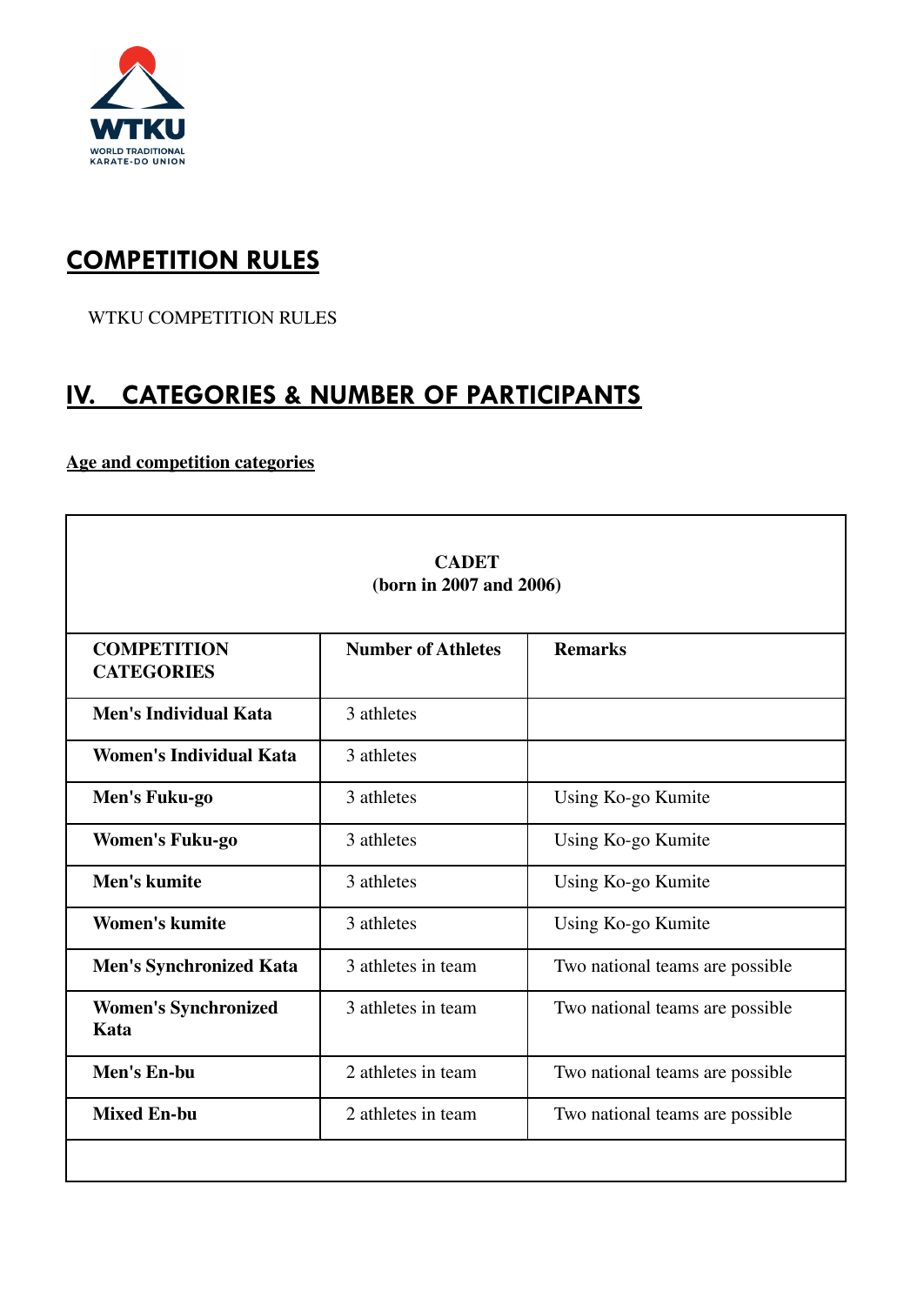

| <b>JUNIOR</b><br>(born in 2005 and 2004)   |                           |                                                                                                                                                                                                                                                                                                                                                                                                                                                                                              |
|--------------------------------------------|---------------------------|----------------------------------------------------------------------------------------------------------------------------------------------------------------------------------------------------------------------------------------------------------------------------------------------------------------------------------------------------------------------------------------------------------------------------------------------------------------------------------------------|
| <b>COMPETITION</b><br><b>CATEGORIES</b>    | <b>Number of Athletes</b> | <b>Remarks</b>                                                                                                                                                                                                                                                                                                                                                                                                                                                                               |
| <b>Men's Individual Kata</b>               | 3 athletes                |                                                                                                                                                                                                                                                                                                                                                                                                                                                                                              |
| <b>Women's Individual Kata</b>             | 3 athletes                |                                                                                                                                                                                                                                                                                                                                                                                                                                                                                              |
| <b>Men's Individual Kumite</b>             | 3 athletes                | Using Ko-go Kumite                                                                                                                                                                                                                                                                                                                                                                                                                                                                           |
| <b>Women's Individual</b><br><b>Kumite</b> | 3 athletes                | Using Ko-go Kumite                                                                                                                                                                                                                                                                                                                                                                                                                                                                           |
| Men's Fuku-go                              | 3 athletes                | Using Ko-go Kumite                                                                                                                                                                                                                                                                                                                                                                                                                                                                           |
| <b>Women's Fuku-go</b>                     | 3 athletes                | Using Ko-go Kumite                                                                                                                                                                                                                                                                                                                                                                                                                                                                           |
| <b>Men's Synchronized Kata</b>             | 3 athletes in team        | Team can be composed of at least one<br>junior athlete, others can be cadets.                                                                                                                                                                                                                                                                                                                                                                                                                |
|                                            |                           | <b>REMARK:</b> cadet/junior athletes can<br>participate ONLY ONCE in the<br>same competition category. For<br>example: If athlete participate at enbu<br>men/men CADET's category he can<br>not participate at enbu men/men<br>YOUTH category or if an athlete<br>participate in cadets team kata, he<br>can't participate in youth team kata or<br>if an athlete participate in Cadet's<br>team kata, the same athlete can not<br>participate in Cadets team kata again<br>with other team. |
| <b>Women's Synchronized</b><br>Kata        | 3 athletes in team        | Team can be composed of at least one<br>junior athlete, others can be cadets.<br>REMARK: cadet/junior athletes can<br>participate ONLY ONCE in the<br>same competition category. For<br>example: If athlete participate at enbu                                                                                                                                                                                                                                                              |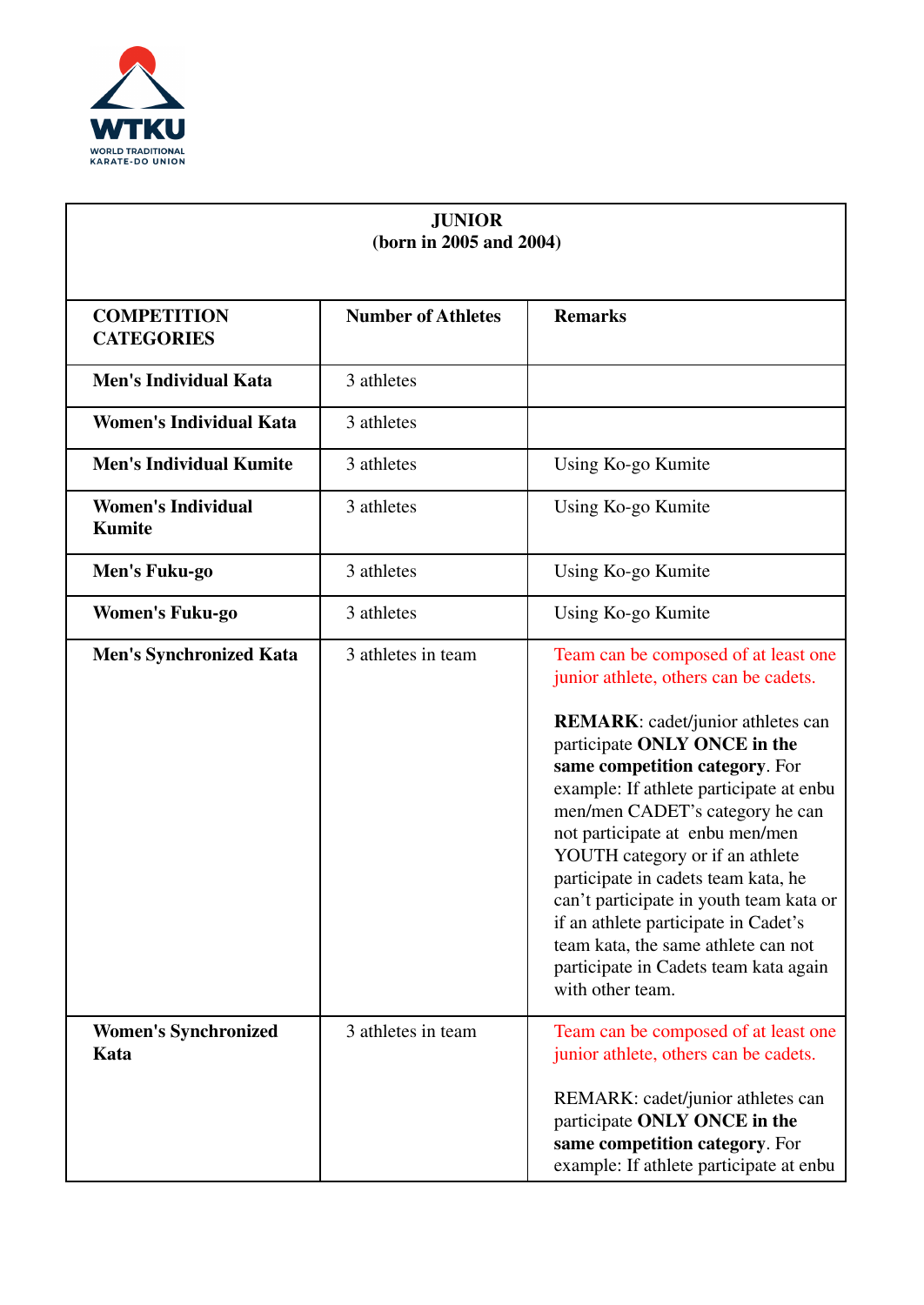

|                    |                    | men/men CADET's category he can<br>not participate at enbu men/men<br>YOUTH category or if an athlete<br>participate in cadets team kata, he<br>can't participate in youth team kata or<br>if an athlete participate in Cadet's<br>team kata, the same athlete can not<br>participate in Cadets team kata again<br>with other team.                                                                                                                                                                                                                                           |
|--------------------|--------------------|-------------------------------------------------------------------------------------------------------------------------------------------------------------------------------------------------------------------------------------------------------------------------------------------------------------------------------------------------------------------------------------------------------------------------------------------------------------------------------------------------------------------------------------------------------------------------------|
| Men's En-bu        | 2 athletes in team | Team can be composed of at least one<br>junior athlete, others can be cadets.<br><b>REMARK:</b> cadet/junior athletes can<br>participate ONLY ONCE in the<br>same competition category. For<br>example: If athlete participate at enbu<br>men/men CADET's category he can<br>not participate at enbu men/men<br>YOUTH category or if an athlete<br>participate in cadets team kata, he<br>can't participate in youth team kata or<br>if an athlete participate in Cadet's<br>team kata, the same athlete can not<br>participate in Cadets team kata again<br>with other team. |
| <b>Mixed En-bu</b> | 2 athletes in team | Team can be composed of at least one<br>junior athlete, others can be cadets.<br><b>REMARK:</b> cadet/junior athletes can<br>participate ONLY ONCE in the<br>same competition category. For<br>example: If athlete participate at enbu<br>men/men CADET's category he can<br>not participate at enbu men/men<br>YOUTH category or if an athlete<br>participate in cadets team kata, he<br>can't participate in youth team kata or<br>if an athlete participate in Cadet's<br>team kata, the same athlete can not                                                              |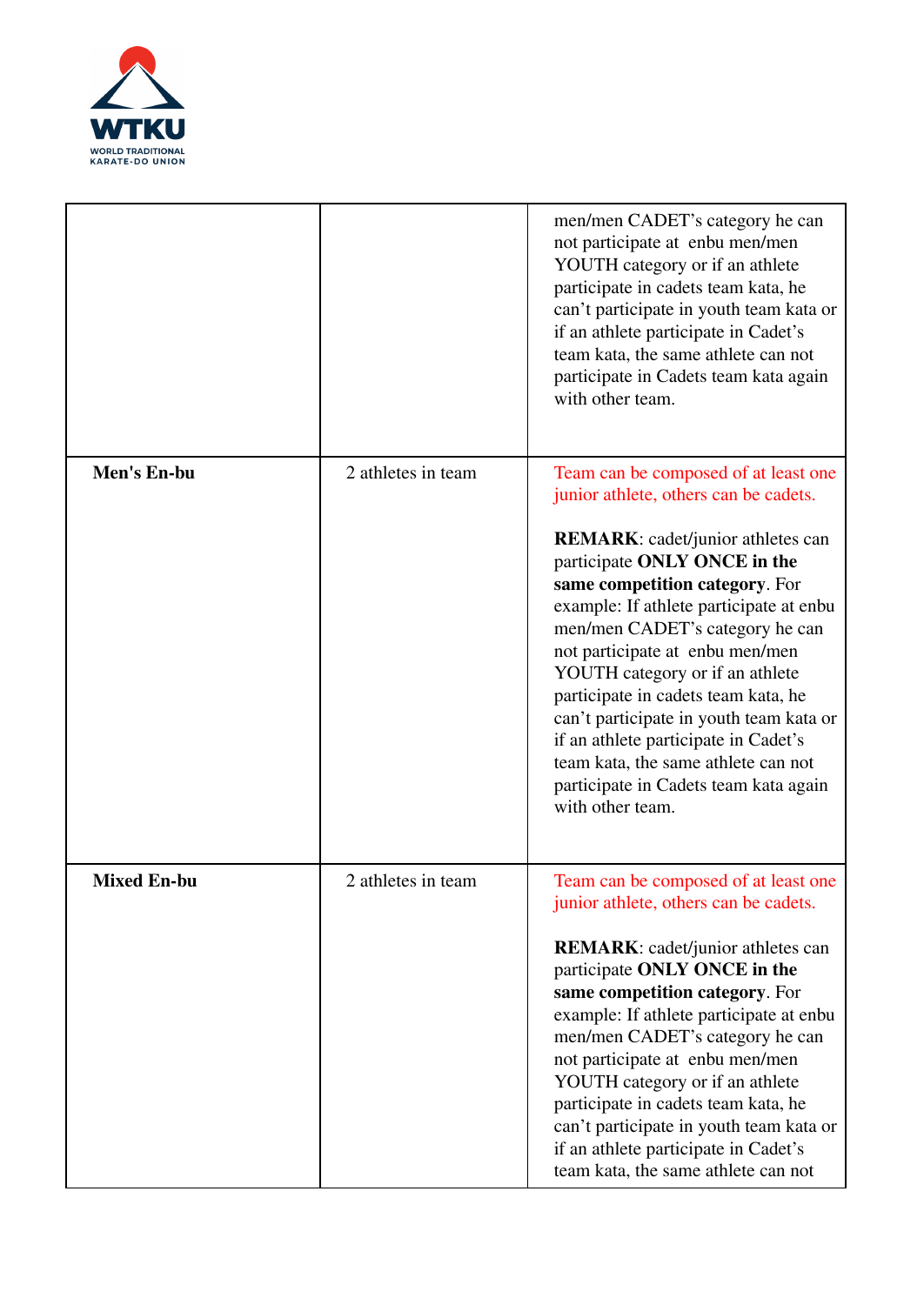

|  | participate in Cadets team kata again<br>with other team. |
|--|-----------------------------------------------------------|
|  |                                                           |

| <b>COMBINED COMPETITION</b><br><b>CADET</b><br>(born in 2007 and 2006)<br>$\ddot{}$<br><b>JUNIOR</b><br>(born in 2005 and 2004) |                                     |                |                    |
|---------------------------------------------------------------------------------------------------------------------------------|-------------------------------------|----------------|--------------------|
| <b>COMPETITION</b><br><b>CATEGORIES</b>                                                                                         | <b>Number of Athletes</b>           |                | <b>Remarks</b>     |
| <b>Men's Team Kumite</b>                                                                                                        | $3$ athletes + 1                    |                | Using Ko-go Kumite |
| <b>YOUTH</b><br>(born in 2003, 2002, 2001)                                                                                      |                                     |                |                    |
| <b>COMPETITION</b><br><b>CATEGORIES</b>                                                                                         | <b>Number of</b><br><b>Athletes</b> | <b>Remarks</b> |                    |
| <b>Men's Individual Kata</b>                                                                                                    | 3 athletes                          |                |                    |
| <b>Women's Individual Kata</b>                                                                                                  | 3 athletes                          |                |                    |
| <b>Men's Individual Kumite</b>                                                                                                  | 3 athletes                          |                | Using Jiyu Kumite  |
| <b>Women's Individual</b><br><b>Kumite</b>                                                                                      | 3 athletes                          |                | Using Jiyu Kumite  |
| Men's Fuku-go                                                                                                                   | 3 athletes                          |                | Using Jiyu Kumite  |
| <b>Women's Fuku-go</b>                                                                                                          | 3 athletes                          |                | Using Jiyu Kumite  |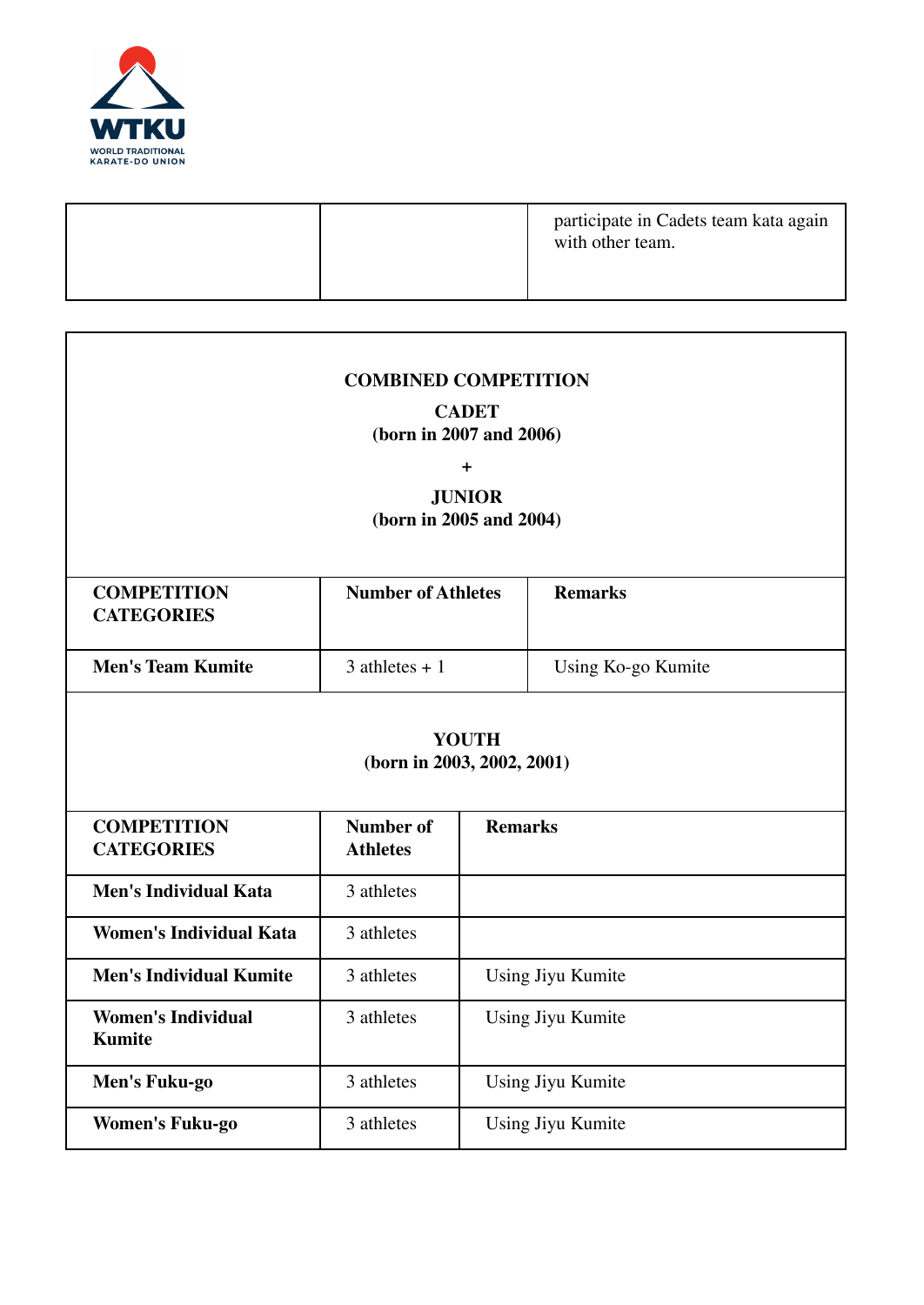

|                                            | <b>SENIOR</b><br>(born in 2000 and before) |                             |  |
|--------------------------------------------|--------------------------------------------|-----------------------------|--|
|                                            |                                            |                             |  |
| <b>COMPETITION</b><br><b>CATEGORIES</b>    | <b>Number of</b><br><b>Athletes</b>        | <b>Remarks</b>              |  |
| <b>Men's Individual Kata</b>               | 3 athletes                                 |                             |  |
| <b>Women's Individual Kata</b>             | 3 athletes                                 |                             |  |
| <b>Men's Individual Kumite</b>             | 3 athletes                                 | Using Jiyu Kumite           |  |
| <b>Women's Individual</b><br><b>Kumite</b> | 3 athletes                                 | Using Jiyu Kumite           |  |
| Men's Fuku-go                              | 3 athletes                                 | Using Jiyu Kumite           |  |
| <b>Women's Fuku-go</b>                     | 3 athletes                                 | Using Jiyu Kumite           |  |
|                                            |                                            | <b>COMBINED COMPETITION</b> |  |
|                                            |                                            | <b>YOUTH</b>                |  |
|                                            |                                            | (born in 2003, 2002, 2001)  |  |
|                                            |                                            | $\ddot{}$                   |  |
|                                            | <b>SENIOR</b><br>(born in 2000 and before) |                             |  |
|                                            |                                            |                             |  |
| <b>Men's Synchronized Kata</b>             | 3 athletes in<br>team                      | 1 team per country          |  |
| <b>Women's Synchronized</b><br>Kata        | 3 athletes in<br>team                      | 1 team per country          |  |
| Men's En-bu                                | 2 athletes in<br>team                      | 1 team per country          |  |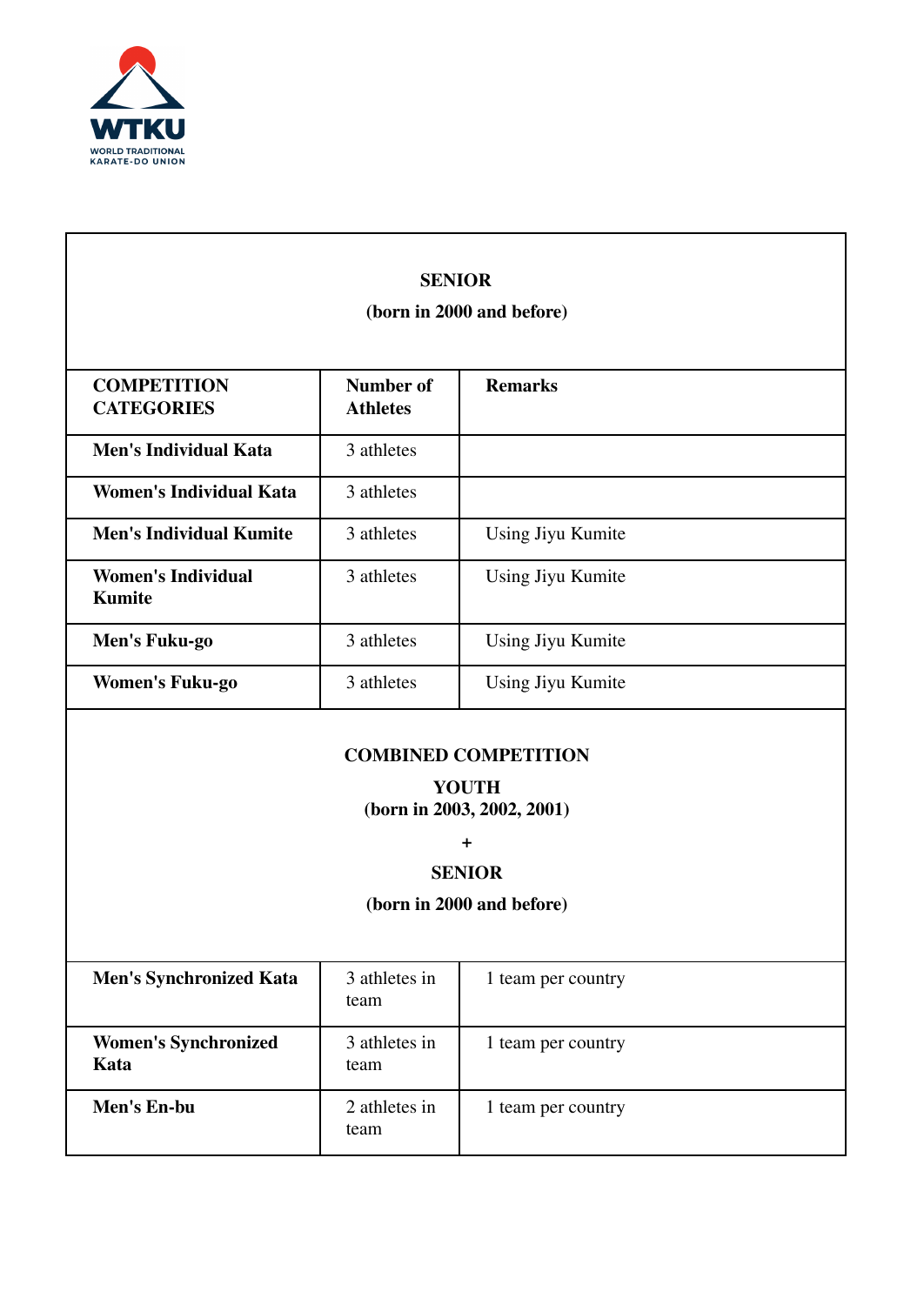

| <b>Mixed En-bu</b>         | 2 athletes in<br>team | 1 team per country                    |
|----------------------------|-----------------------|---------------------------------------|
| <b>Women's Team Kumite</b> | $3$ athletes + 1      | Using Jiyu Kumite, 1 team per country |
| <b>Men's Team Kumite</b>   | $3$ athletes + 1      | Using Jiyu Kumite, 1 team per country |

# **V. APPLICATIONS & REGISTRATION**

#### **A. Applications**

For logistical reasons we must receive all re at least until **17th September 2021.**

#### **B. Registration**

The instruction, how to register in the online registration **registration.wtku.org**.

#### **C. Participation Fees**

#### **European Traditional Karate-Do Championships 2021:**

**60 Eur** for athlete (only one fee, and athlete can participate in all competitions)

**60 Eur** for coach

Registration fees for all Athletes paid to the T.O.C. at the Tournament Office at latest one day before competition (until October 3, 2021).

# **VI. JUDGES**

- 1. **Selection of the Judges will be made during the WTKU Judges´ Refresher Course held right before the European Championships.**
- 2. Each judge candidate must submit the online registration by **September 17th, 2021**.
- 3. All Judges must bring their own HAKAMA (black), whistle and clean KARATE-GI including navy blue or white KARATE-GI top.